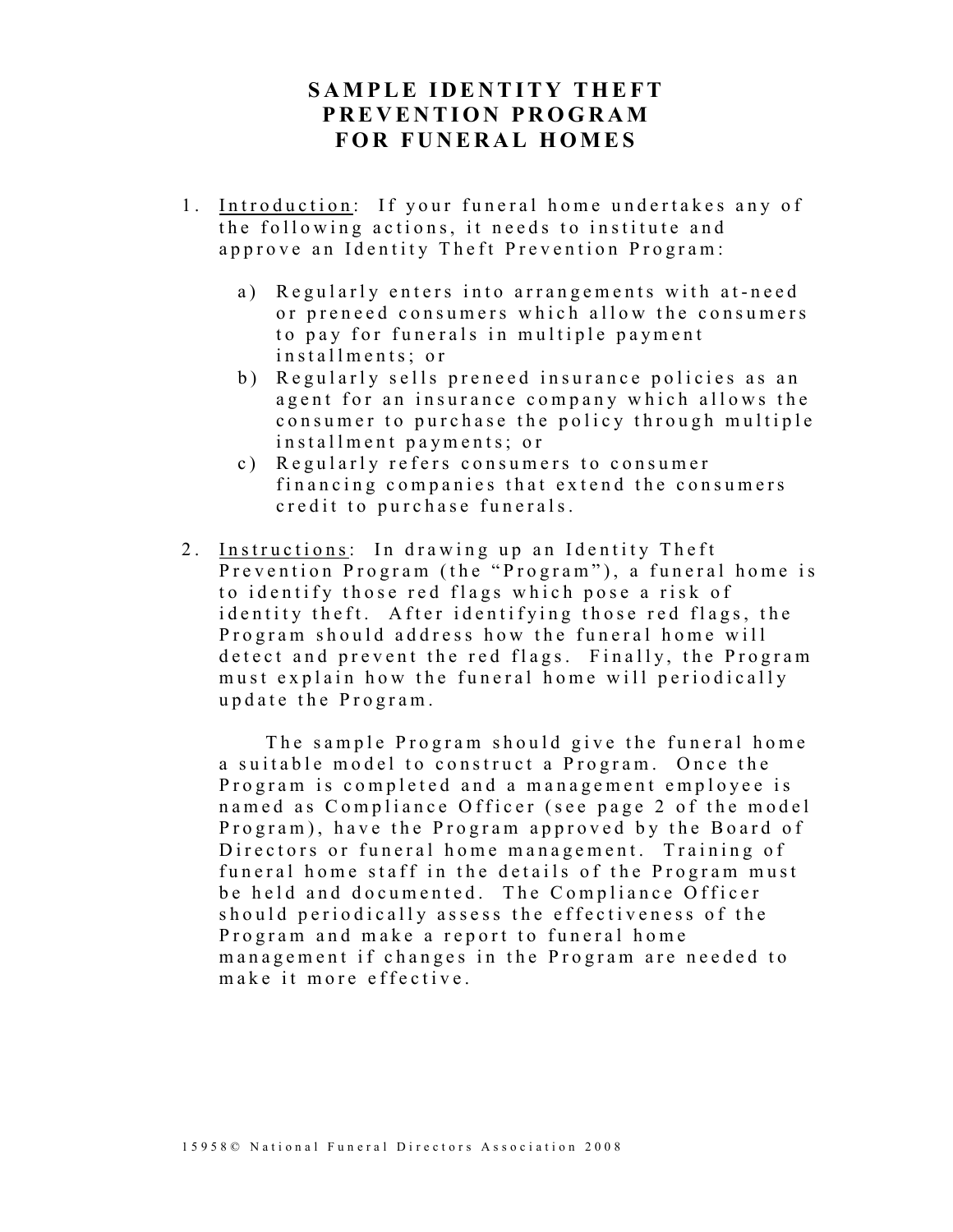# Funeral Home I dentity Theft Prevention Program

#### Purpose

The Funeral Home (the "Funeral Home") establishes this Identity Theft Prevention Program ("Program") to detect, prevent and mitigate identity theft in connection with the opening of a Funeral Account or the maintenance of an existing Funeral Account and to provide for continued administration of the Program in compliance with Part 681 of Title 16 of the Code of Federal Regulations implementing Sections 114 and 315 of the Fair and Accurate Credit Transactions Act (FACTA) of 2003.

### **Definitions**

Identify theft means fraud committed or attempted using the identifying information of another person without authority.

A Funeral Account for the purpose of this Program means:

- 1. An account that the Funeral Home offers or maintains for at-need or preneed consumers that involves or is designed to permit multiple payments;
- 2. A credit account that the Funeral Home opens up for a consumer financing company or similar financial institution which will extend credit directly to a atneed or preneed consumer; or
- 3. An account that the Funeral Home opens for an insurance company issuing an insurance policy to a preneed consumer of the Funeral Home which will allow the consumer to purchase the policy by making multiple payment installments.

A red flag means a pattern, practice or specific activity that indicates the possible existence of identity theft.

#### The Program

The Program established by the Funeral Home shall include reasonable policies and procedures to:

- 1. Identify relevant red flags for the Funeral Accounts it offers or maintains and incorporate those red flags into the Program;
- 2. Detect red flags that have been incorporated into the Program;
- 3. Respond appropriately to any red flags that are detected to prevent and mitigate identity theft; and
- 4. Ensure the Program is updated periodically to reflect changes in risks to consumers and to the safety and soundness of the Funeral Home from identity theft.

The Program shall, as appropriate, incorporate existing policies and procedures that control reasonably foreseeable risks.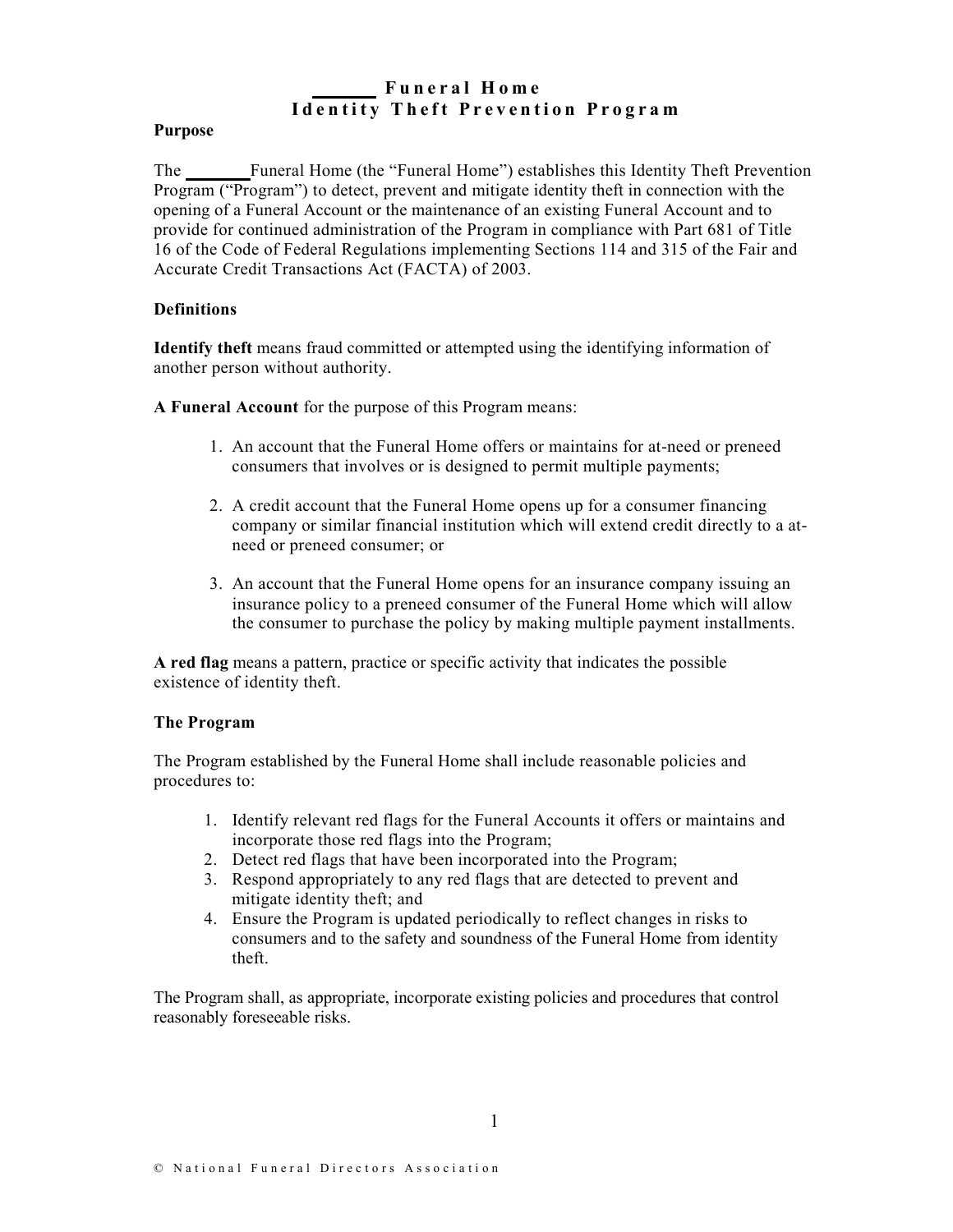#### Administration of Program

- 1. (as the designated Compliance Officer) shall be responsible for the development, implementation, oversight and continued administration of the Program.
- 2. The Program shall train Funeral Home staff, as necessary, to effectively implement the Program; and
- 3. The Program shall exercise appropriate and effective oversight of service provider arrangements.

### Identification of Relevant Red Flags

- 1. The Program shall include relevant red flags from the following categories as appropriate:
	- a. Alerts, notifications, or other warnings received from consumer reporting agencies, insurance companies, or consumer financing companies to whom the Funeral Home refers consumers, such as fraud detection services;
	- b. The presentation of suspicious documents by the consumer;
	- c. The presentation of suspicious personal identifying information;
	- d. The unusual use of, or other suspicious activity related to, a Funeral Account; and
	- e. Notice from consumers, victims of identity theft, law enforcement authorities, or other persons regarding possible identity theft in connection with Funeral Accounts.
- 2. The Program shall consider the following risk factors in identifying relevant red flags for Funeral Accounts as appropriate:
	- a. The types of Funeral Account offered or maintained;
	- b. The methods that the Funeral Home uses to open a preneed or at-need Funeral Account;
	- c. The methods that the Funeral Home uses to allow access to Funeral Accounts; and
	- d. The Funeral Home's previous experience with identity theft.

3. The Program shall incorporate relevant red flags from sources such as:

- a. Incidents of identity theft previously experienced;
- b. Methods of identity theft that reflect changes in risk; and
- c. Applicable supervisory guidance.

### Detection of Red Flags

The Program shall address the detection of red flags in connection with the opening of Funeral Accounts and the maintenance of existing Funeral Accounts, such as by:

- 1. Obtaining identifying information about, and verifying the identity of, a consumer opening a Funeral Account; and
- 2. Authenticating consumer identities, monitoring transactions, and verifying the validity of change of address requests in the case of existing Funeral Accounts.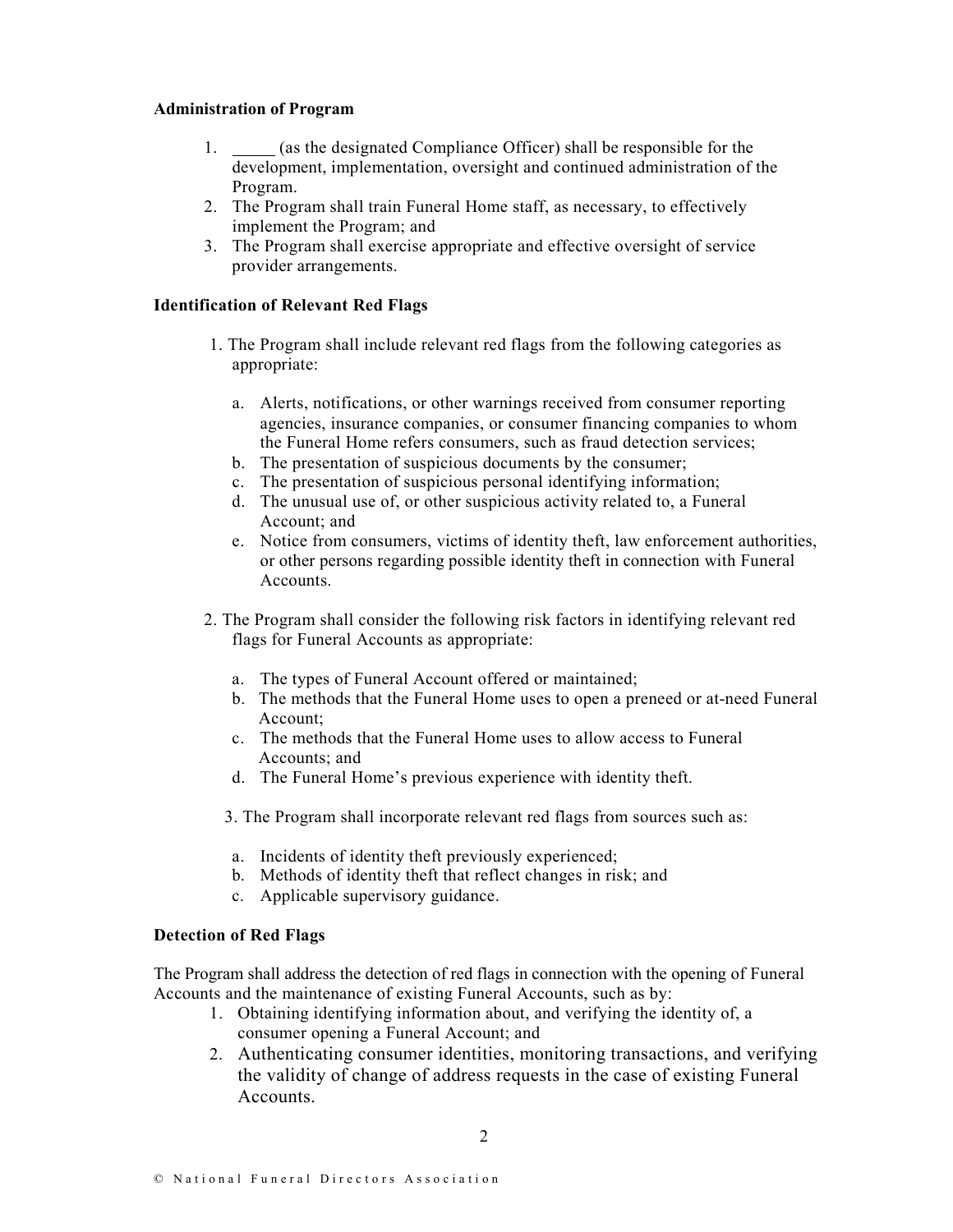#### Response

The Program shall provide for appropriate responses to detected red flags to prevent and mitigate identity theft. The response shall be commensurate with the degree of risk posed. Appropriate responses may include:

- 1. Monitor a Funeral Account for evidence of identity theft;
- 2. Contact the consumer;
- 3. Change any passwords, security codes or other security devices that permit access to a Funeral Account;
- 4. Reopen a Funeral Account with a new account number;
- 5. Not open a new Funeral Account;
- 6. Close an existing Funeral Account;
- 7. Notify law enforcement; or
- 8. Determine no response is warranted under the particular circumstances.

## Updating the Program

The Program shall be updated periodically to reflect changes in risks to consumer or to the safety and soundness of the Funeral Home from identity theft based on factors such as:

- 1. The experiences of the Funeral Home with identity theft;
- 2. Changes in methods of identity theft;
- 3. Changes in methods to detect, prevent and mitigate identity theft;
- 4. Changes in the types of accounts that the Funeral Home offers or maintains;
- 5. Changes in the business arrangements of the Funeral Home, including mergers, acquisitions, alliances, joint ventures and service provider arrangements.

### Oversight of the Program

1. Oversight of the Program shall include:

- a. Assignment of specific responsibility for implementation of the Program;
- b. Review of reports prepared by Funeral Home staff regarding compliance; and
- c. Approval of material changes to the Program as necessary to address changing risks of identity theft.
- 2. Reports shall be prepared as follows:
- a.. The Funeral Home Compliance Officer shall report to Funeral Home Ownership at least annually on compliance by the Funeral Home with the Program.
- b. The report shall address material matters related to the Program and evaluate issues such as:
	- i. The effectiveness of the policies and procedures in addressing the risk of identity theft in connection with the opening of Funeral Accounts and with respect to maintaining existing Funeral Accounts;
	- ii. Agreements or arrangements with customer referrals to consumer financing companies or insurance companies;